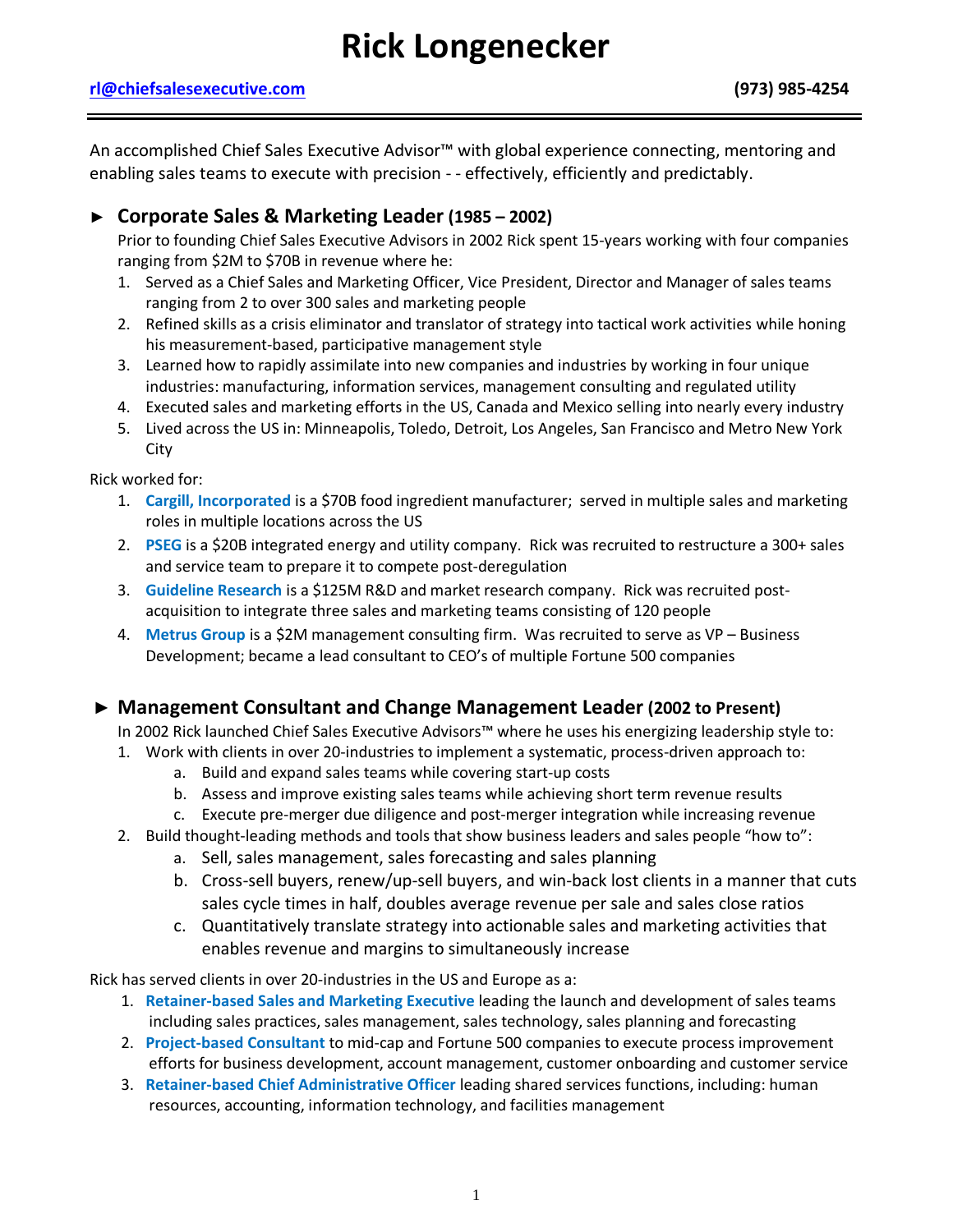# ► **Innovative Strategist and Networker**

Rick is an innovative and proactive connector that leverages over 5,000 contacts and active involvement with professional, industry and geographic associations in multi-industries and countries to:

- 1. Identify and exploit market trends
- 2. Gather competitive intelligence
- 3. Share best practices for sales and marketing
- 4. Capture lessons learned for revenue growth

Rick attends chapter meetings, delivers speeches and workshops, and networks with professionals in:

- 1. **Professional Associations,** including: Association for Corporate Growth (ACG), Financial Executives International (FEI), Exit Planning Exchange (XPX), National Association of Corporate Directors (NACD), National Association of Investor Relations (NIRI), American Association of Inside Sales Professionals (AA – ISP), Human Resource Planning Society (HRPS)
- 2. **Research Associations,** including: The Conference Board a eight-year member and three-year chairperson of the Marketing Executive Council, speaker at marketing, sales and performance measure conferences; The Corporate Executive Board – founder and member of the Sales Executive Council
- 3. **Industry Associations**, including: Specialized Information Publishers Association (SIPA), Software Innovation and Information Association (SIIA), New Jersey Technology Council (NJTC)

# **Chief Sales Executive Advisors – President (2004 to present) Metro New York City**

*Lead a privately-held revenue improvement firm that enables B-to-B clients to double their revenue while increasing margins by bringing precision to sales and marketing execution. Serve clients as retained executive, consultant, and/or speaker to execute:*

- 1. Sales and appointment setting practices, sales management practices, sales strategy, structure and technology, product management and marketing communications
- 2. Business development, account management and customer service operations
- 3. Launching, scaling, improvement and/or merging sales teams

#### **Sample engagements**:

- **SaaS and Software** Interactive Data Corporation, Oracle, PrepSim Health, Blitz Lead Manager, AmmunoMed, SlideRocket, Financial Education Company, Double A Solutions Software
- **Specialty Publishers -** Business & Legal Reports, Bongarde, Mortgage Success Source, VNR -Germany, WIP - Poland, FDA News, PaperClip, Bradford Tax, Capital Info Group, Financial Ops Network, Horsesmouth
- **Franchising -** Coldwell Banker Commercial
- **Consulting & Research** The Conference Board, Zitter Group, BI Worldwide, WJM HR Associates
- **Video Production –** Snippies
- **Engineering Services & Manufacturing** Systech International, Pinnacle Technology
- **Utilities & Energy** ConEd Solutions, Progress Energy, Marathon Oil, American Water
- **Publishers** Advanstar Medical Economics, MediMedia Managed Care
- **Education -** Seton Hall University Adjunct Professor in the Skillman College of Business
- **Financial Services & Insurance –** Chubb, Interactive Data, Freddie Mac, Hylant Group, Assurex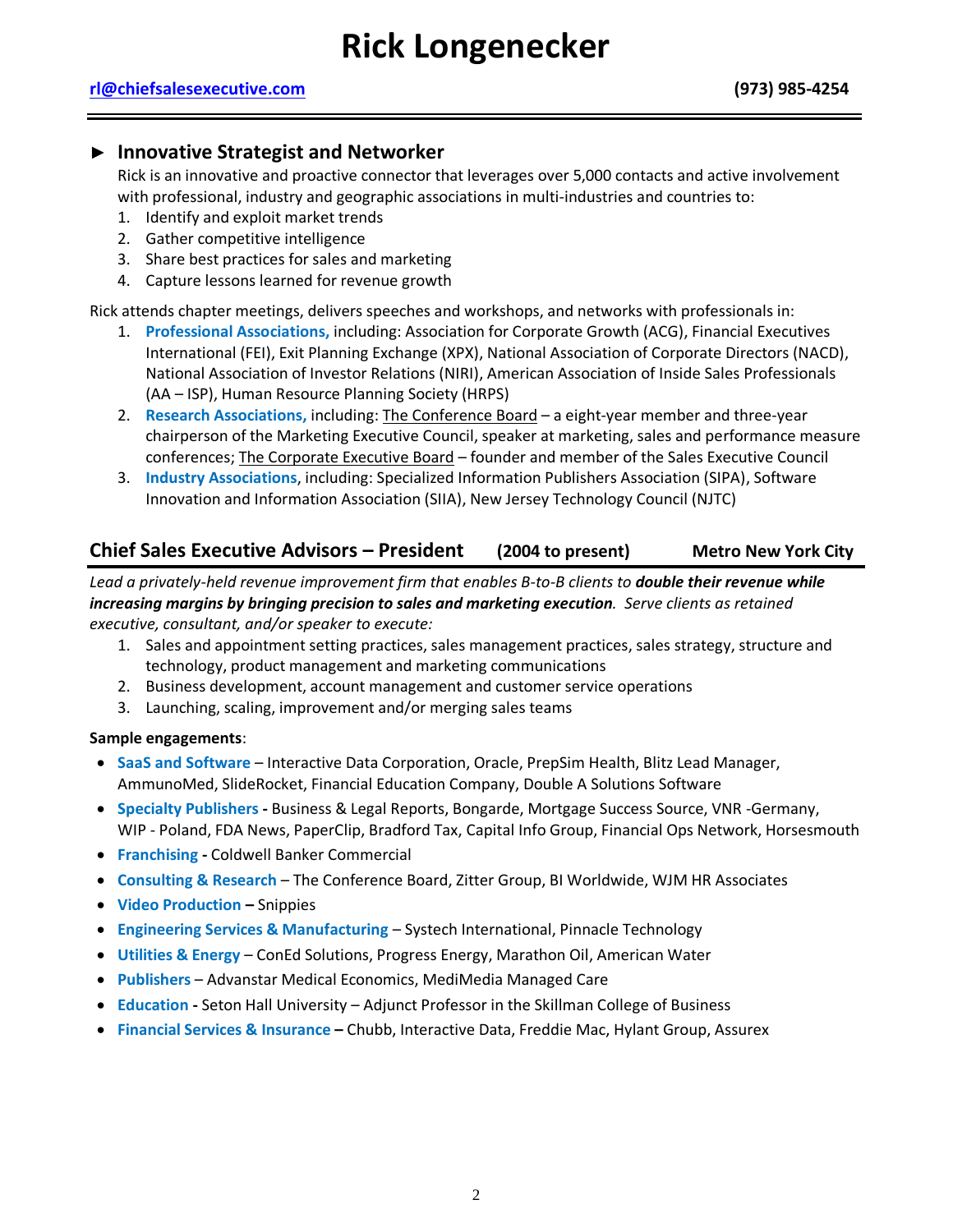### **Opinion Research (FIND/SVP) (Chief Sales & Marketing Officer) (2003 to 2004) New York, NY**

*Hired post-merger to clean-up failed sales and marketing integration at publicly-traded corporate library, global custom market research, content management, and consulting firm*

- **Restructured** 75 employee marketing, sales and customer service team through revised metrics, sales skill training, prospect management, and compensation redesign; resulted in 429 contracts from new clients and \$12M in annualized subscription revenue (a 8% increase from prior year)
- **Launched Major Accounts** team that added \$1.2M in new revenue by focusing on top 10 clients
- **Initiated Cross-selling** approach that generated \$3M in new revenue from existing clients
- **Opportunity Management** increased lead volume by 10% by restructuring marketing programs from indirect to direct campaigns

| <b>Metrus Group (Vice President)</b> | (2000 to 2003) | Somerville, NJ |
|--------------------------------------|----------------|----------------|
|--------------------------------------|----------------|----------------|

*Led creation of business development and marketing functions at this privately-held management consulting firm that specializes in performance measurement, surveys, and change management* 

- **Lead Generation & Networking** increased revenue 75%, margins by 11%, and client base by 50% in 18 months by launching disciplined prospecting, networking and business development process
- **Leadership** Directed ten partners and principal consultants while simultaneously managing marketing, business development, project management, customer management, and forecasting
- **Project Management** Simultaneously sold and led consulting engagements at Hewlett-Packard, The Federal Reserve, Marathon Oil, Webster Bank, Palmetto GBA, Chubb Insurance, Freddie Mac, SIAC, ConEdison, and Progress Energy

# **Public Service Electric & Gas(Director Sales, Service & Marketing) (1994 to 2000) Newark, NJ**

*Led restructuring of 175-employee customer service department into a consultative sales and service team to prepare for utility industry deregulation at this \$14B publicly-traded utility*

- **Process Transformation** built strategic plan and operational tactics that resulted in business unit restructuring in preparation for deregulation
- **Change Management** of business unit (175 employees, seven locations, and \$21M budget) resulting in 30% cost reduction, 20% productivity gain, and 35% employee satisfaction gain
- **P&L Responsibility** unbundled product line from regulated service offering to create new business unit and P&L then grew revenue from \$45M to \$85M in three years
- **Technology Upgrade** Led SAP Sales & Distribution module deployment, a \$2M CRM and call center system improvement, and a \$1M automated work management system installation
- **Flexible Work Environment** home-based 70 sales reps resulting in \$3M annual cost reduction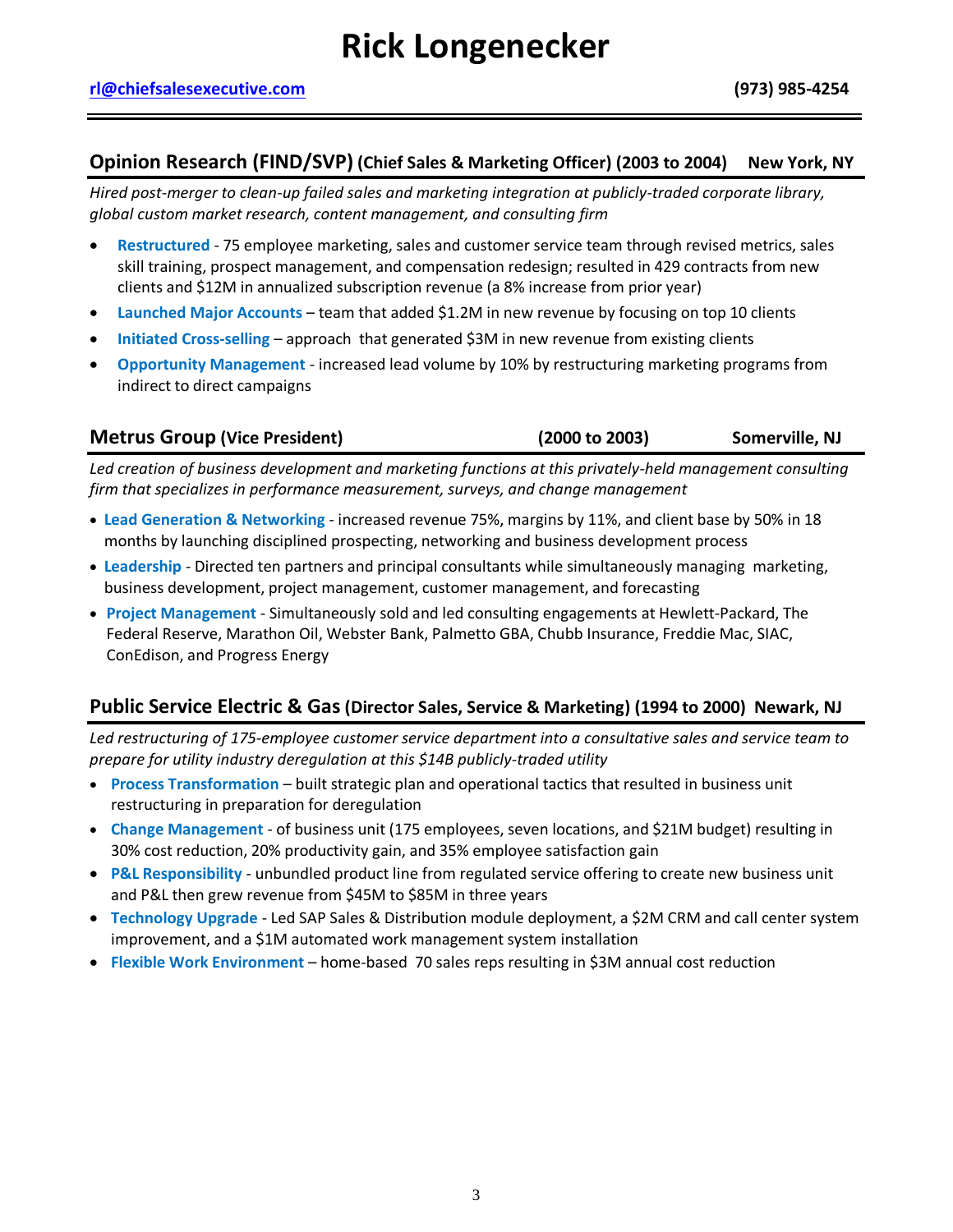# **Rick Longenecker**

#### **[rl@chiefsalesexecutive.com](mailto:rl@chiefsalesexecutive.com) (973) 985-4254**

**Cargill, Incorporated** (1988 to 1994) Multiple Locations

*Served as change agent to turnaround multiple sales and marketing teams at this \$70B international provider of food, food ingredients, agricultural and risk management products and services*

#### **National Account Manager (Metro New York City)**

- Built national account sales team; increased margins by 10% and transformed relationships with clients like: Unilever, Nabisco, Nestle, Sysco, Merck, and Estee Lauder
- **Product Manager (San Francisco)**
- Implemented profit center turnaround, resulting in shift from \$10M loss to \$8M annual profit
- Created new product that increased asset utilization 60%, margins 30%, enabled new market launch

#### **Territory Manager (Los Angeles)**

• Led the stabilization and turnaround of third largest sales territory in North America

#### **Sales Representative (Detroit and Minneapolis)**

• Grew 2<sup>nd</sup> smallest sales territory (out of 20) in US into 4<sup>th</sup> largest in 22 months; increased total volume, revenue and margins as well as average volume, revenue and margin per client

# **Sears, Roebuck & Company – Sales Representative (1985 to 1988) Toledo, OH**

• Led North Central Region of the US in commission sales in home improvements for three-years

### **Education**

#### **Columbia University Graduate School of Business**

• Executive Management Program (1995)

#### **The University of Toledo**

- Master of Business Administration (1988)
- Bachelor of Business Administration (1986)

# **Board Memberships**

- The Chuck Ealey Foundation President/Founder (2007 Present)
- The University of Toledo College of Business Alumni Affiliate Board of Directors (2017 Present)
- The Conference Board Marketing Executive Council Chairman/Member (1994 2002)
- Corporate Executive Board Sales Executive Council Founder/Member (1995 2000)
- The University of Toledo Alumni Board of Trustees (1996 2006)
- Metro New York City University of Toledo Alumni Chapter President/Founder (1995 2016)
- Athletic Director 300 Student Grade School (2011 2014)
- St. Peter's Prep Crew Parents Association Board of Directors (2012 2014)

# **Awards & Recognition**

- Outstanding Chapter Alumni Advisor - Kappa Delta Rho National Fraternity (2017)
- Kappa Delta Rho Pi Alpha Chapter Hall of Fame Inductee (2017)
- Kappa Delta Rho National Fraternity Hall of Fame Inductee (2006)
- Outstanding Alumnus of the Year The University of Toledo College of Business (2006)
- Cub Scout Den Leader of the Year Essex County, NJ (2005)
- Youth Basketball Coach of the Year (94-11-1 record) Morris County, NJ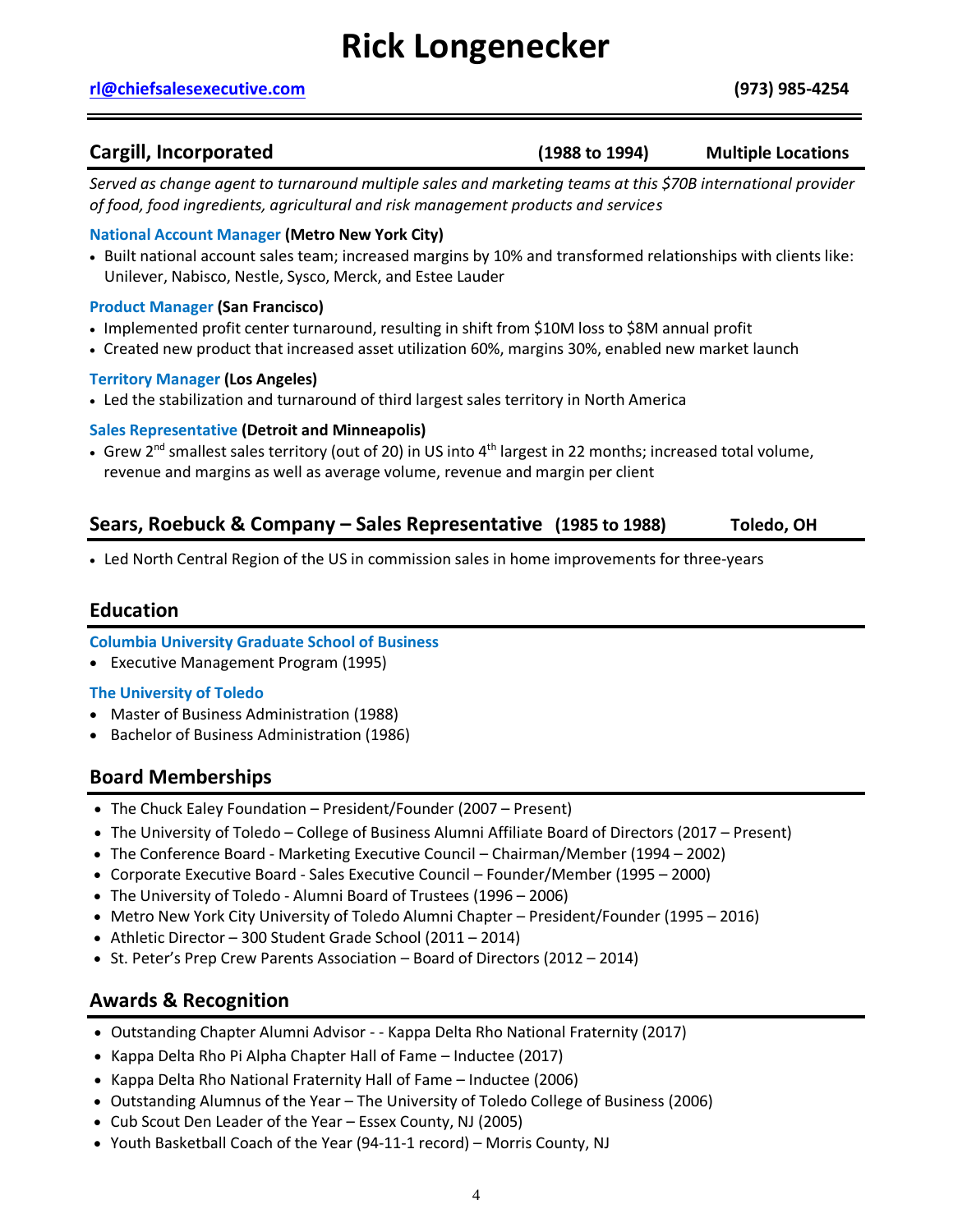# **Testimonials**

#### **Jon Bidwell**

#### **Chief Innovation Officer, Chubb & Son**

Rick did a great job of helping a business unit accomplish a complete overhaul in the structure and accountability/financial metrics for their business. Skillful handling of the considerable change management issues that came with the overhaul.

#### **David R. Fournier**

#### **CEO at AHC Media**

We hired Rick to implement his proprietary Sales Navigation Guide within our sales organization. The guide in itself would have transformed our process but with Rick's guidance, insight and persistence, he and the guide significantly changed our entire sales, marketing and go to market strategy for the better. His keen understanding of sales and sales psychology he was able to help us understand what we were and how we needed to communicate it to our customers and other constituencies. The results were "measurably" beyond our expectations. I cannot recommend Rick and what he does strongly enough. I have also worked with Rick as part of his involvement in SIPA where he regularly gives of his time and knowledge in the support of its membership. Everyone who takes advantage of his time benefits from it in many ways.

#### **Richard O'Leary**

#### **Corporate Vice President, Corning**

Rick is a great Leader and has a wonderful pulse on his people, the market he serves and the customers he touches. His analytic skills are world class and his integrity is beyond reproach. I enjoyed partnering with Rick on many projects within Public Service Electric and Gas. He consistently has positive impact on the culture, and the organization he leads. A visionary with clear focus and boundless energy

#### **Brian Gurnham CSW**

#### **COO, Business and Legal Reports (retired)**

I worked with Rick to help enhance our sales program at BLR. Rick is a strategic thinker, but at the same time not afraid to roll up his sleeves and work with individual sales people when needed. His focus is always on refining the sales process to focus on the buyer. He was able to develop tools that significantly increased sales by adding precision and focus to the selling process

#### **Steve Manning**

#### **President, GAF Materials Corporation**

Rick worked with Con Ed Solutions on a consultative basis throughout the company's development of its overall strategy and tactical plan. He quickly became an integral part of the team and provided good leadership. I would highly recommend Rick